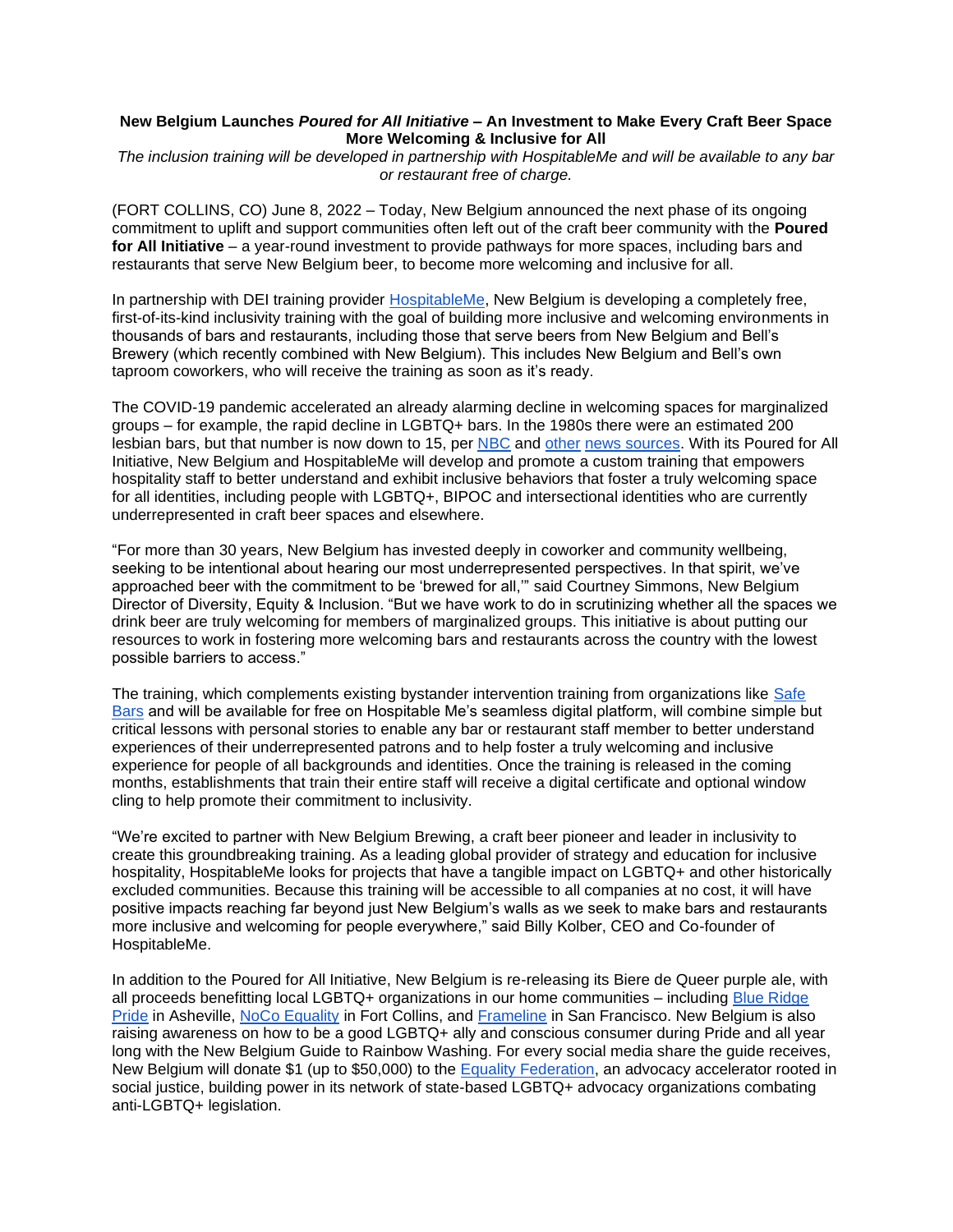"As a longtime DEI practitioner in the brewing and hospitality industries, I know how critical it is to create and maintain welcoming spaces for the LGBTQ+ community to celebrate and have a beer during Pride and beyond," said Dr. J Jackson-Beckham, President of the Board of Safe Bars and [Equity & Inclusion](https://www.brewersassociation.org/author/j-nikol-jackson-beckham/)  [Partner for the Brewers Association.](https://www.brewersassociation.org/author/j-nikol-jackson-beckham/) "New Belgium's training will be a great complement to the bystander intervention work we do at Safe Bars. I'm thrilled to see New Belgium continue to lead the craft industry by example."

"We're proud of Asheville's strong culture of inclusivity toward residents and visitors alike, and New Belgium has consistently shown us they share these values through their presence in our community," said Kit Cramer, President and CEO, Asheville Area Chamber of Commerce. "But we also share a constant drive to do better, and New Belgium's training will be a hugely helpful asset to bars and restaurants across North Carolina and the entire country. Asheville will be more welcoming, and our local businesses stronger and more inclusive, because of New Belgium's investment."

New Belgium has been an advocate for LGBTQ+ communities for more than 30 years, and was proud to be the first craft brewer to receive a perfect score of 100 on HRC's Corporate Equality Index and the first craft brewer to be recognized on HRC's Best Places to Work for LGBTQ+ Equality. With a commitment to continuously learn, grow, and improve, the company recently expanded its DEI leadership by [hiring DEI](https://www.newbelgium.com/siteassets/press/testing/press-releases/nbb_and_bellsannouncedirectorofdei_5.31.22_pressrelease.doc_final.pdf)  [Director Courtney Simmons,](https://www.newbelgium.com/siteassets/press/testing/press-releases/nbb_and_bellsannouncedirectorofdei_5.31.22_pressrelease.doc_final.pdf) who brings deep experience in the corporate and nonprofit sectors, to lead this work across New Belgium and Bell's. Diversity, equity and inclusion practices play a central role in New Belgium's Human Powered Business model, based on the idea that deep and consistent investments for the benefit of coworkers and communities produces better business results in the long term.

The training will be available beginning in the Fall of 2022, and businesses interested in participating can [click here to pledge to join the Poured for All Initiative.](http://hospitable.me/poured-for-all)

###

## **About New Belgium Brewing**

New Belgium Brewing was founded in 1991 in Fort Collins, Colo., by Kim Jordan, a social worker, who built her company the only way a social worker would: People first. Over the past three decades, New Belgium has turned that ethos into a unique "human-powered" business model by establishing norms that were and still are rare in the business world: fully paid healthcare premiums for all coworkers, paying a living wage, open-book management, renewable energy sourcing, a free onsite medical clinic staffed by a doctor trained in trans medicine, a deep commitment to philanthropy and advocacy, and much more. With expansions to Asheville, N.C., in 2016; Denver, Colo., in 2018; San Francisco in 2021; and the 2021 acquisition of Bell's Brewery, based in Kalamazoo, Mich., this people-centric model has led New Belgium to become arguably the most popular and fastest-growing American craft brewer today. New Belgium is famous for its flagship beer, Fat Tire Amber Ale; year-round favorites like Voodoo Ranger IPA (America's #1 IPA brand), Dominga Mimosa Sour, and La Folie Sour Brown Ale; and an award-winning wood-aged sour program and innovative limited release beers. To learn more about New Belgium's full beer lineup and Human Powered Business model, visit [NewBelgium.com.](https://nam10.safelinks.protection.outlook.com/?url=http%3A%2F%2Fwww.newbelgium.com%2F&data=04%7C01%7Cafetcher%40newbelgium.com%7Cdb4aac6ba7da44afb01608d9e4c1601a%7Cdce777a827d945379c3df1ac6346fda5%7C0%7C0%7C637792341499359354%7CUnknown%7CTWFpbGZsb3d8eyJWIjoiMC4wLjAwMDAiLCJQIjoiV2luMzIiLCJBTiI6Ik1haWwiLCJXVCI6Mn0%3D%7C3000&sdata=nD%2B6dlJ%2BXhPiLWpzJvhMTHnoKMY%2BRHKuAWTWRJxFAzI%3D&reserved=0)

## **About HospitableMe**

HospitableMe is a global leader in inclusive hospitality, specializing in strategy and education for tourism, retail and healthcare organizations. We help brands and destinations turn intention into action. Focused on the intersection between brand and customer engagement, our services and products help businesses provide a more respectful and inclusive welcome to everyone.

HospitableMe programs are culturally relevant, accessible and actionable, no matter where you are in the world, or where your organization is in its journey towards greater equity, inclusion and accessibility. HospitableMe has advised some of the world's most respected brands, including Booking.com, Bottega Veneta, Alexander McQueen, NYC & Company, Discover Puerto Rico, Uniworld Boutique River Cruises,